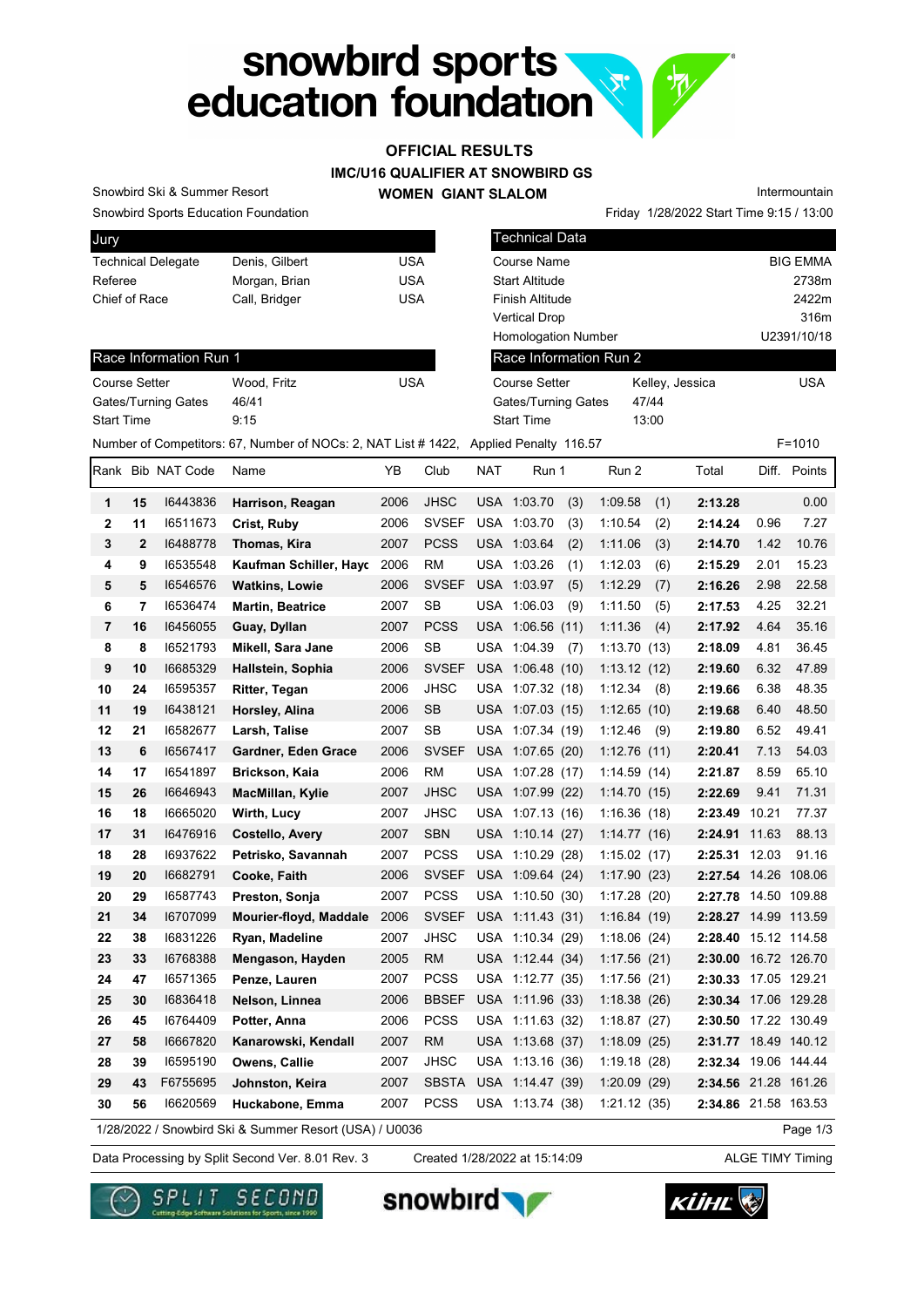# IMC/U16 QUALIFIER AT SNOWBIRD GS WOMEN GIANT SLALOM OFFICIAL RESULTS

Snowbird Sports Education Foundation Snowbird Ski & Summer Resort

### Intermountain

Friday 1/28/2022 Start Time 9:15 / 13:00

| lRank |    | <b>Bib NAT Code</b> | Name                     | YB   | Club         | <b>NAT</b> | Run 1            | Run 2       | Total                | Diff. | Points       |
|-------|----|---------------------|--------------------------|------|--------------|------------|------------------|-------------|----------------------|-------|--------------|
| 31    | 27 | F6622895            | Voss, Alena              | 2006 | <b>SBSTA</b> |            | USA 1:14.81 (42) | 1:20.56(33) | 2:35.37 22.09 167.40 |       |              |
| 32    | 44 | 16911001            | Feltl, Micaela           | 2004 | <b>SBN</b>   | USA        | 1:14.53(40)      | 1:21.05(34) | 2:35.58              |       | 22.30 168.99 |
| 33    | 54 | 16502943            | <b>Mannelin, Kirsten</b> | 2007 | <b>RM</b>    |            | USA 1:15.88 (45) | 1:20.17(31) | 2:36.05              |       | 22.77 172.55 |
|       | 36 | 16622860            | Bruno, Cecelia           | 2007 | <b>JHSC</b>  | USA        | 1:14.80(41)      | 1:21.25(36) | 2:36.05              |       | 22.77 172.55 |
| 35    | 46 | 16830016            | Jones, Campbell          | 2007 | <b>SBN</b>   |            | USA 1:16.17 (46) | 1:20.39(32) | 2:36.56 23.28 176.42 |       |              |
| 36    | 53 | 16852373            | Oakey, Aubrey            | 2007 | <b>BBSEF</b> | USA        | 1:15.32(43)      | 1:21.66(37) | 2:36.98              |       | 23.70 179.60 |
| 37    | 50 | 16663817            | <b>Moll, Annie</b>       | 2007 | <b>JHSC</b>  |            | USA 1:17.98 (52) | 1:20.12(30) | 2:38.10              |       | 24.82 188.09 |
| 38    | 64 | 16503478            | Railsback, Aurora        | 2007 | <b>BR</b>    | USA        | 1:16.62(47)      | 1:22.65(38) | 2:39.27 25.99 196.95 |       |              |
| 39    | 49 | 16555426            | Umble, Jenna             | 2007 | <b>SB</b>    |            | USA 1:15.67 (44) | 1:23.68(40) | 2:39.35 26.07 197.56 |       |              |
| 40    | 62 | 16628921            | Boehner, Morgan          | 2007 | <b>SB</b>    | USA        | 1:16.73(48)      | 1:23.05(39) | 2:39.78              |       | 26.50 200.82 |
| 41    | 51 | 16747635            | Kirby, Greta             | 2007 | <b>PCSS</b>  | <b>USA</b> | 1:17.36(50)      | 1:24.21(42) | 2:41.57              |       | 28.29 214.38 |
| 42    | 42 | 16644480            | Leveratto, Sofia         | 2006 | SB           | USA.       | 1:16.85(49)      | 1:25.22(45) | 2:42.07              |       | 28.79 218.17 |
| 43    | 63 | 16867770            | Mackay, Elizabeth        | 2007 | <b>SB</b>    |            | USA 1:17.49 (51) | 1:24.67(43) | 2:42.16 28.88 218.85 |       |              |
| 44    | 57 | 16780373            | Pehrson, Ruby            | 2007 | <b>BR</b>    | USA        | 1:18.48(53)      | 1:23.77(41) | 2:42.25              |       | 28.97 219.54 |
| 45    | 61 | 17046755            | Selznick, Amilia         | 2007 | <b>SVSEF</b> | USA        | 1:21.32(54)      | 1:25.03(44) | 2:46.35              |       | 33.07 250.61 |
| 46    | 66 | 16524748            | Tiranno, Jenna           | 2005 | <b>PCSS</b>  |            | 1:21.82(55)      | 1:30.78(47) | 2:52.60              |       | 39.32 297.97 |
| 47    | 48 | 17021265            | Wells, Mackenzie         | 2006 | <b>BBSEF</b> | <b>USA</b> | 1:23.81(57)      | 1:29.86(46) | 2:53.67 40.39 306.08 |       |              |
| 48    | 55 | 16811161            | Paulson, Caroline        | 2006 | SOL          | <b>USA</b> | 1:27.81(60)      | 1:31.65(48) | 2:59.46              |       | 46.18 349.95 |
| 49    | 67 | 16823000            | <b>Fleming, Chloe</b>    | 2006 | <b>SVSEF</b> | <b>USA</b> | 1:27.13(59)      | 1:33.32(49) | 3:00.45 47.17 357.46 |       |              |
|       |    |                     |                          |      |              |            |                  |             |                      |       |              |

### NOT PERMITTED TO START 1st RUN

|    |            | DID NOT START 1st RUN: 1 competitor   |      |             |            |     |      |     |
|----|------------|---------------------------------------|------|-------------|------------|-----|------|-----|
| 40 | 16576278   | Hoopes, Faith                         | 2006 | <b>SB</b>   | <b>USA</b> |     |      |     |
|    |            |                                       |      |             |            |     |      |     |
|    |            | DID NOT FINISH 1st RUN: 5 competitors |      |             |            |     |      |     |
| 60 | 17059096   | <b>Campbell, Delaney</b>              | 2007 | MWSC USA    |            |     |      |     |
| 52 | 16740215   | Pagano, Emma                          | 2005 | <b>SBN</b>  | <b>USA</b> | DNF |      |     |
| 41 | F6798905   | Hohenrieder, Gabrielle                | 2007 | SBSTA USA   |            |     |      |     |
| 14 | 16562699   | Hovey, Taylor                         | 2007 | SVSEF       | <b>USA</b> |     |      |     |
|    | 4 F6719496 | McLellan, Jessica                     | 2006 | SBSTA USA   |            |     |      |     |
|    |            |                                       |      |             |            |     |      |     |
|    |            | DISQUALIFIED 1st RUN: 1 competitor    |      |             |            |     |      |     |
| 25 | 16971128   | Holbrook, Nina                        | 2007 | <b>PCSS</b> | <b>USA</b> |     | Gate | -44 |
|    |            |                                       |      |             |            |     |      |     |

### NOT PERMITTED TO START 2nd RUN

DID NOT START 2nd RUN

|    |          | DID NOT FINISH 2nd RUN: 11 competitors |      |                        |                        |            |
|----|----------|----------------------------------------|------|------------------------|------------------------|------------|
| 65 |          | 16566133 Pope, Rachel                  | 2007 | <b>IND</b>             | USA 1:27.11 (58)       | <b>DNF</b> |
| 59 |          | 16861725    Perl. Nicole               | 2005 | BBSEF USA 1:23.40 (56) |                        | <b>DNF</b> |
| 37 |          | 16571082 Pringle, Scarlet              | 2007 |                        | SVSEF USA 1:09.77 (25) | <b>DNF</b> |
| 35 | 16776570 | <b>Carruth, Scarlett</b>               | 2007 |                        | SVSEF USA 1:09.79 (26) | <b>DNF</b> |
| 32 | 16608460 | Shaughnessy, Ella                      | 2007 |                        | SVSEF USA 1:08.82 (23) | <b>DNF</b> |

1/28/2022 / Snowbird Ski & Summer Resort (USA) / U0036

Data Processing by Split Second Ver. 8.01 Rev. 3 Created 1/28/2022 at 15:14:09 ALGE TIMY Timing

Created 1/28/2022 at 15:14:09

Page 2/3